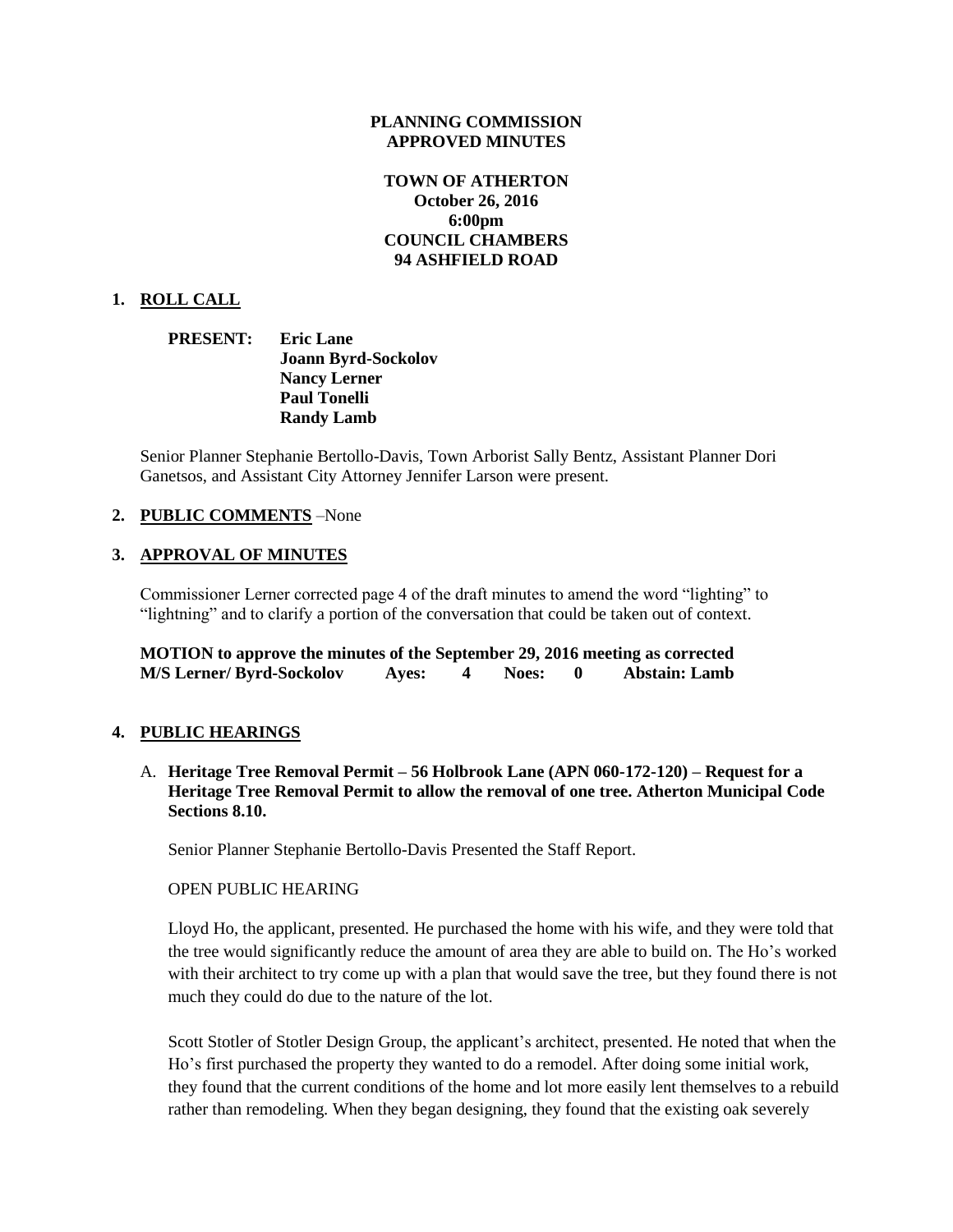limited what they could do with the property. He mentioned the applicant's plans to replace the tree with two new, 48" box, trees that would be an asset to the community.

## CLOSE PUBLIC HEARING

Commissioner Lamb asked if the replacement trees outlined in the applicants plan would become a Condition of Approval.

Senior Planner Stephanie Bertollo-Davis said yes, the Tree Removal Certificate would outline the replacement plan as a Condition of Approval.

Commissioner Lane noted that planting this tree in this location was probably a good idea 40 or 30 years ago, but is not practical today. He asked if the neighbors were notified about this potential tree removal.

Senior Planner Stephanie Bertollo-Davis said the neighbors were notified and staff has not received any inquiries on this property.

**MOTION to Approve the Heritage Tree Removal permit for the removal of one heritage tree.** 

**M/S Lamb/Sockolov Ayes: 5 Noes: 0**

## **B. Heritage Tree Removal Permit – 167 Stockbridge Avenue (APN 059-292-010) – Request for a Heritage Tree Removal Permit to allow the removal of two trees. Atherton Municipal Code Sections 8.10.**

Senior Planner Stephanie Bertollo-Davis presented the Staff Report and stated that the application was recommended for approval with conditions on a revised location per recommendation of the Town Arborist.

Commissioner Lane asked how the garage can be built without a slab.

Senior Planner Stephanie Bertollo-Davis said the project architect could clarify their proposed construction type details.

Commissioner Tonelli asked if moving the garage back would impact the location of the pool house.

Senior Planner Stephanie Bertollo-Davis said shifting the garage back a minimum of 16' from the tree wouldn't impact any other structures on the lot.

Commissioner Tonelli asked if tree #9 would be saved by moving the garage back. Senior Planner Stephanie Bertollo-Davis said yes.

Commissioner Sockolov asked if the changed location of the garage was the applicant's idea or the recommendation of the Town. Stephanie Bertollo-Davis said it was a recommendation of the Town.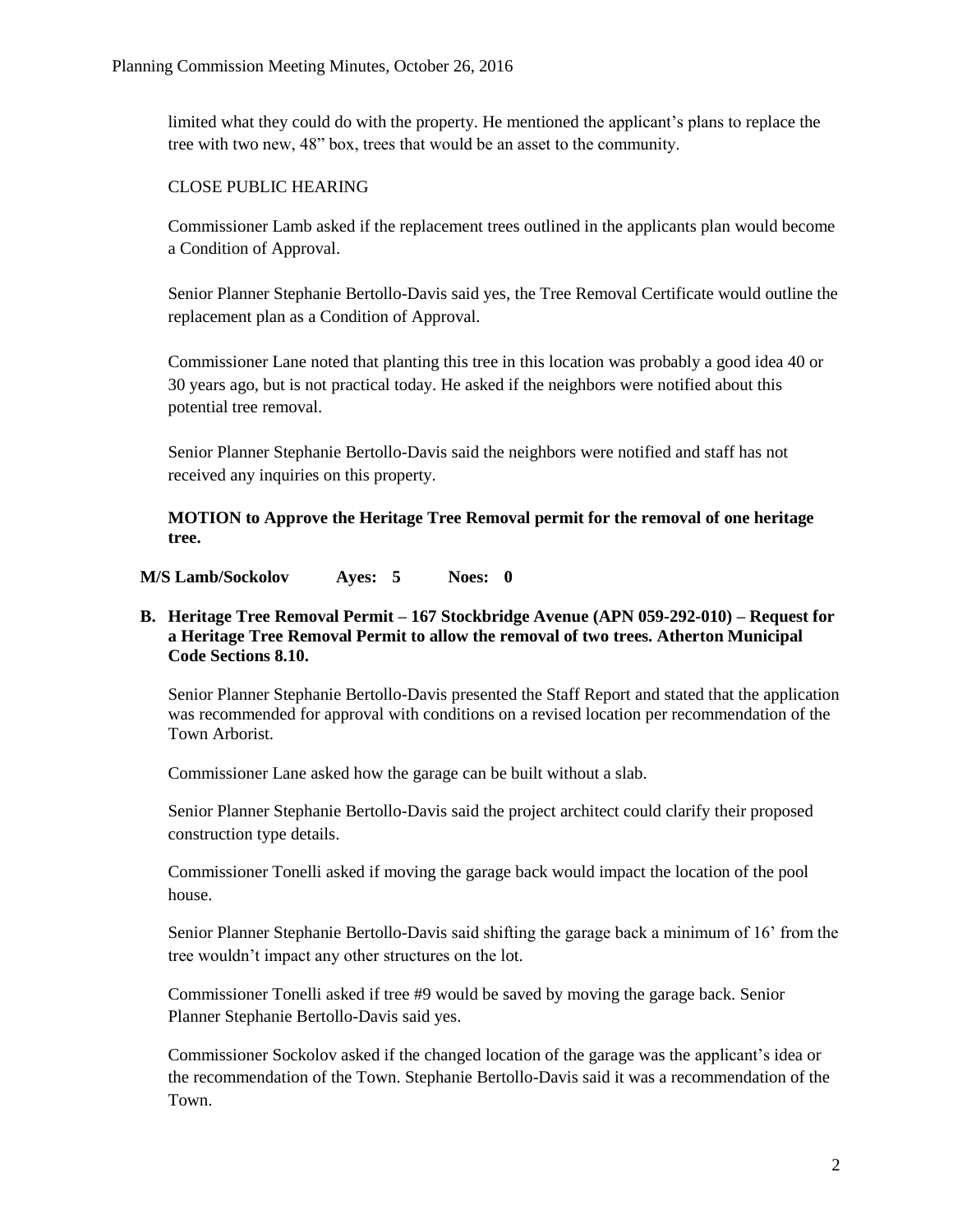#### OPEN PUBLIC HEARING

Yossi Zinger, from TRG Architects presented. He said there were very few other proposed locations for the garage on the property. He said the two trees in question for removal have a very heavy lean, and are getting less and less viable as time goes on. He said the project arborist recommended the removal of these trees before they had plans to put the garage there and noted that they would like to move the garage back as little as they can so that they can maintain a planting area between the two structures, rather than just having paving. He said they worked with both their arborist and structural engineer to find a solution to saving tree #9 without having to move the garage back too much. He said since the soil on this location is good, the garage will not need a grade beam. It just needs a slab that goes down 4" below grade, and the rest is above ground level. He asked that the Planning Commission allow them to move the garage only 14' or 15' away from the tree, rather than the full 16', with this new type of slab.

Commissioner Lane asked about the "modified slab" and the reduced distance.

Yossi Zinger, Architect clarified that they actually want to move the garage 12' away from the tree, not 14' or 15' as was mentioned in his opening statement.

Commissioner Lamb asked what the code is, what they're proposing, and what the Town staff recommends.

Senior Planner Stephanie Bertollo-Davis said that staff recommends that the garage to be 16' away from the tree, with a pier and grade type foundation. She noted that it would be up to the Town Arborist, to process any new information and determine whether or not these amended plans would compromise the health of the tree.

Commissioner Lamb said he did not prefer that the Commission receive any new information at the meeting; that it should all be submitted prior to the meeting.

Senior Planner Stephanie Bertollo-Davis said that this is also new information to staff.

Yossi Zinger, Architect said the proposed construction type for the garage would actually be better for the overall health tree than the pier and grading foundation.

Kevin Kielty from Kielty Arborist presented. He said that tree #9 is a fairly nice oak tree and noted that only the corner of the garage poses a threat to the tree, not the entire garage. He said this corner would only impact 10% of the root zone of the tree, and that the shallow foundation type that they are proposing would have a lesser impact to the tree roots. He said moving the garage back a bit further from the tree would be a good margin of safety, but he doesn't see a problem with the location of the tree as it is. He said that in the past, the town approved full basements that distance from a tree, and the trees were not negatively impacted.

#### CLOSE PUBLIC HEARING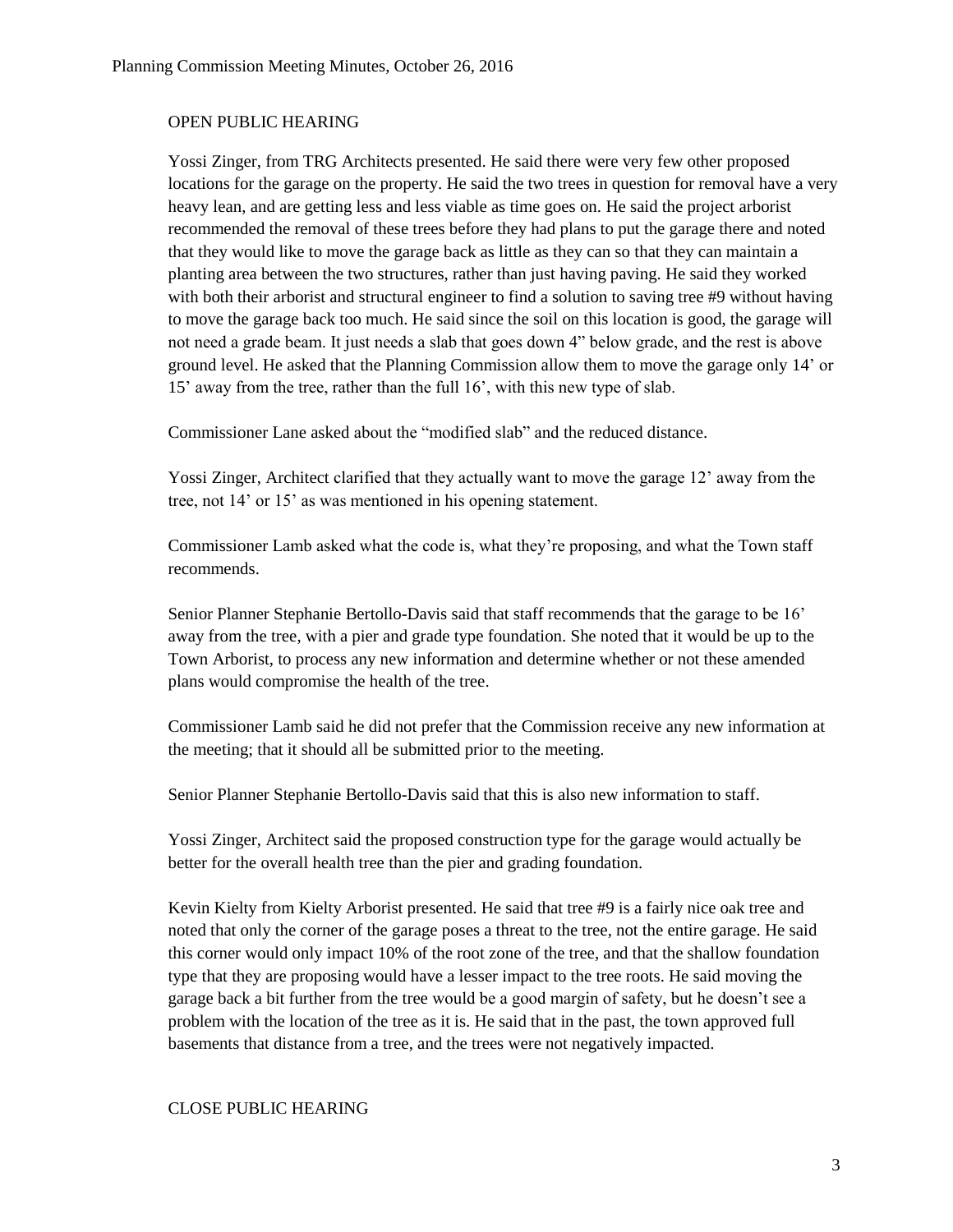Commissioner Lane asked staff to clarify what they thought about the new information, especially in regards to condition #2, as it relates to the distance reduction.

Town Arborist, Sally Bentz, said that this proposed type of construction, with only 4" below grade, is much better than the proposed 3'-4' depth. She said that while just the corner of the garage is in question, the Town is trying to do better and set a better precedent for the future protection of the trees. Ms. Bentz said if they do move it back 2' and propose a new type of construction, it may be an acceptable method to protect the tree.

City Attorney Jennifer Larson said that ideally all information is presented to prior to the start of the meeting and that if the Commission feels as though they would like more time to process this new information and/or request further detail, they may choose to continue this item to a future hearing.

Commissioner Lane asked why the architect came in with new information at this meeting, and didn't bring it up before.

## OPEN PUBLIC HEARING

Yossi Zinger, Architect said the foundation was submitted to the Town a while ago, and since this new type was an improvement to the proposed foundation, they didn't see the need to modify the plans.

Commissioner Lane asked why this new information wasn't included in the Staff Report.

Senior Planner Stephanie Bertollo-Davis said staff published and distributed the Staff Report well ahead of the meeting date, and told the Applicant's team to contact staff with any modifications or questions, and none were received.

Yossi Zinger, Architect asked why the Tree Removal Permit couldn't be secured at this meeting, regardless of the location of the garage.

Commissioner Lane clarified that the only way the Commission could consider approval for the removal of these Heritage Trees was to evaluate the basis upon the removal request.

Yossi Zinger, Architect said he would be willing to continue the hearing to December 7, 2016.

## CLOSE PUBLIC HEARING

Senior Planner Stephanie Bertollo-Davis said the applicant should come back with all of the proposed revisions brought up at this meeting, in writing, for both Planning and the Town Arborist's review.

## **MOTION to continue the discussion to the December 7th meeting.**

| <b>M/S Lamb/Sockolov</b> | Ayes: $5$ | Noes: 0 |
|--------------------------|-----------|---------|
|--------------------------|-----------|---------|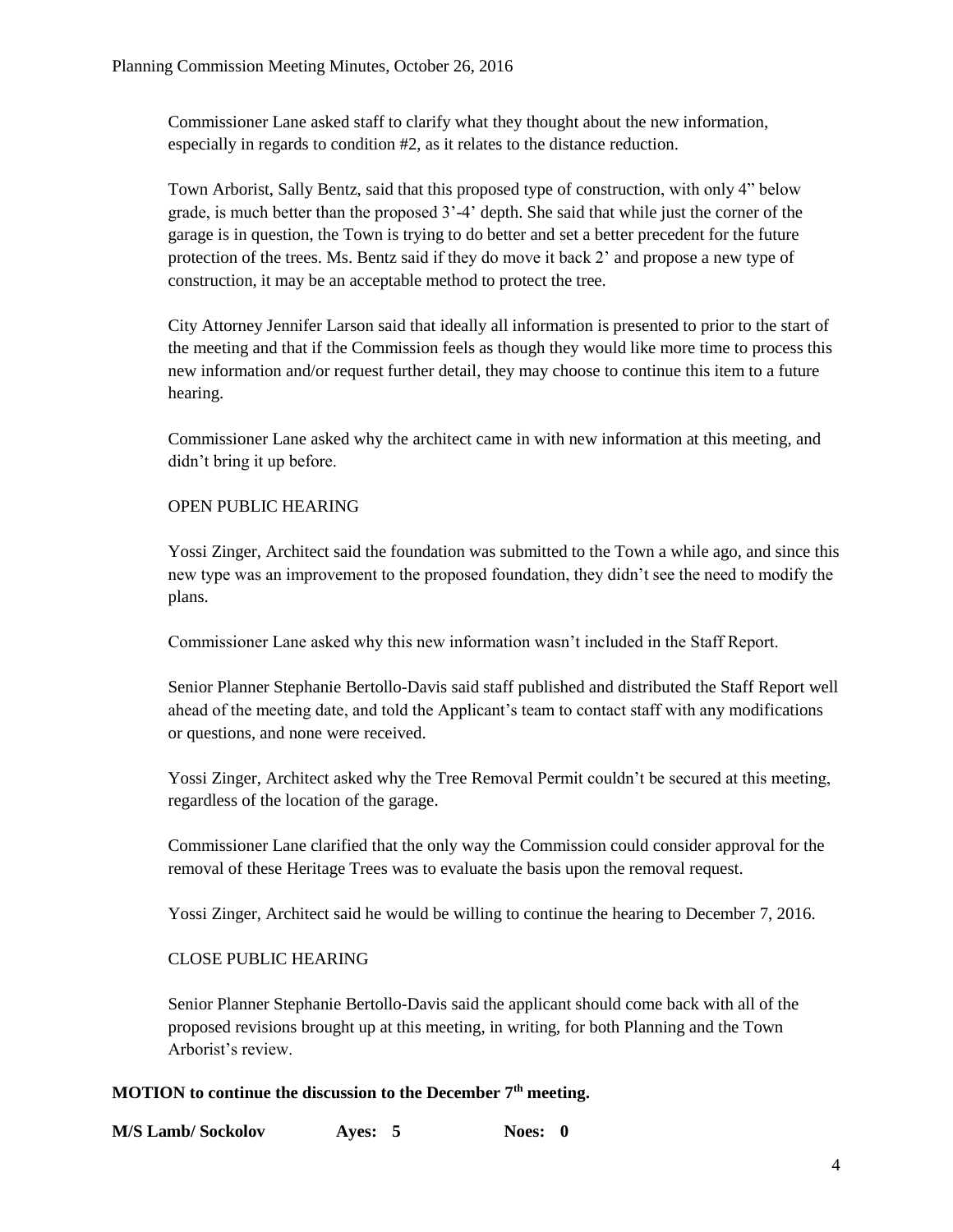## **C. Tentative Map and Lot Line Redesignation – 10 Sargent Lane (APN 073-261-030) – Request for a Tentative Map and Lot Line Redesignation to subdivide the parcel in to two lots and to designate the property line along the southwest side of the proposed new lot B as the front property line. Atherton Municipal code Sections 16.16, 17.20, and 17.32.**

Senior Planner Stephanie Bertollo-Davis presented the staff report and noted a typographical error in the lot size noted in the staff report and tentative map. Parcel A is actually proposed at 1.377 Acres, not 1.216 Acres. She noted that numerous neighbors called and asked for clarification on this project. She noted that neighbors had concerns about the removal of nonheritage trees on the property and stated that although the Town cannot regulate the removal of non-heritage trees, the neighbors would like to see as many of them as possible remain. Ms. Bertollo-Davis noted a typo in the "Formal Motions" of the Staff Report. Noted that any references to "Selby Lane" should actually be "Sargent Lane", and that "458 Selby Lane" should be "10 Sargent Lane". She stated staff is able to make all of the required findings for both a Tentative Parcel Map and Lot Line Redesignation. She noted that the applicants worked with staff to alter plans to allow for the greatest amount of tree retention.

Commissioner Lamb noted that the tentative parcel map met all 10 findings listed in the Municipal Code.

Commissioner Tonelli said there are 4 trees, not 3, that could be positively affected by the new lot configurations.

Ms. Sally Bentz, Town Arborist said the applicant had many designs, and the one presented to Planning Commission is the one that proposed to save the most trees. She said she's comfortable with this plan as long as the applicants work with her throughout the construction process to ensure the trees stay protected.

Commissioner Lamb said the Commission should condition the approval so that the applicants work with the Town Arborist to preserve the trees throughout the construction process. He asked Planning Staff how this could be conditioned in to the approval.

Senior Planner Stephanie Bertollo-Davis said that condition #3 already prohibited the applicants adding a basement that would negatively impact the trees.

Commissioner Lane questioned the Tentative Map. He said that the actual lot is not part of a rounded cul-de-sac, it's more rectangular. Due to this difference, the access way would be different than the one shown on the actual map.

Senior Planner Stephanie Bertollo-Davis said there may be roadway improvements that the Town will require, associated with the plans. She noted that the applicant worked both with Menlo Fire and the Town's Public Works department in the process of designing these maps.

## OPEN PUBLIC HEARING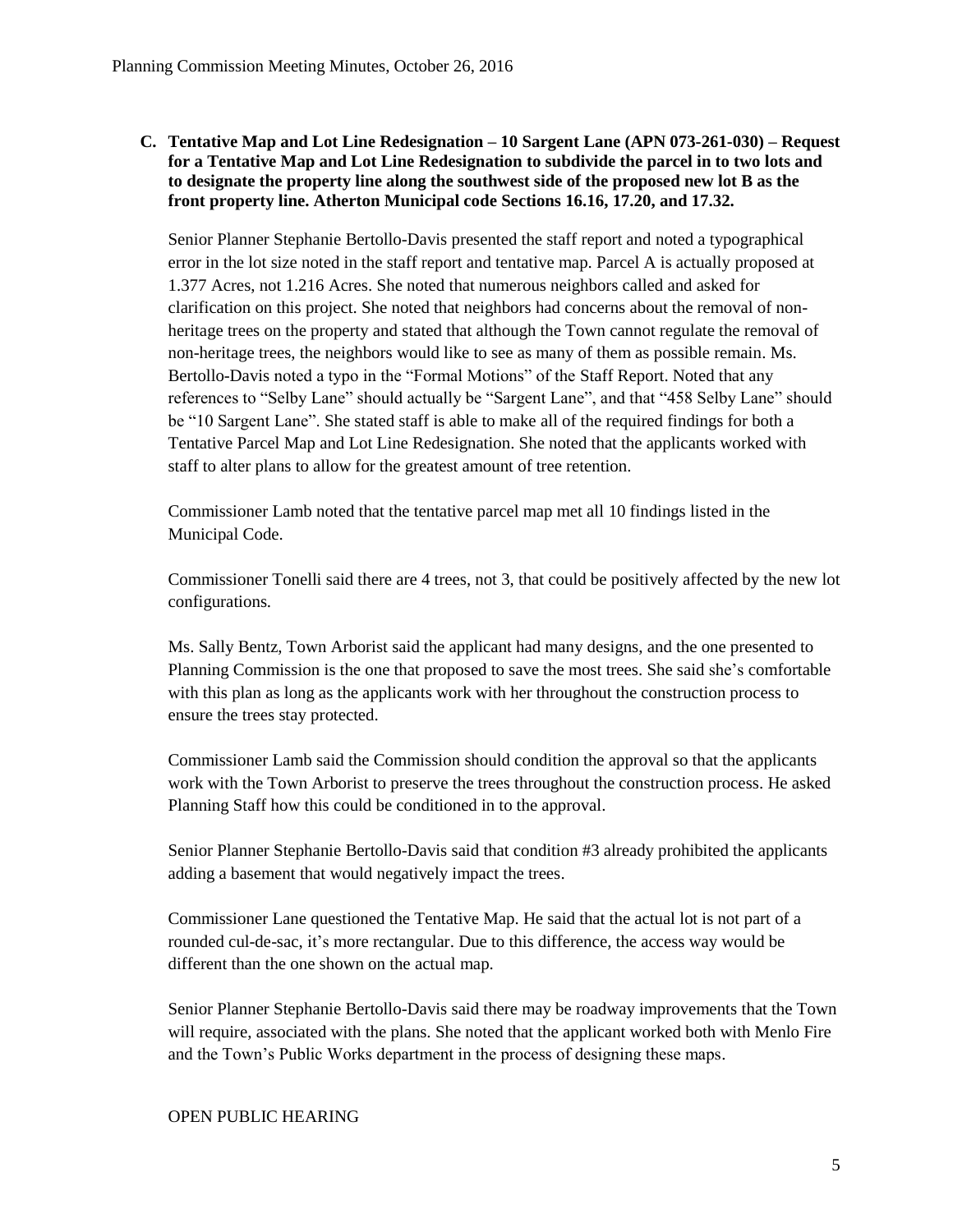The property owner, David Chan, presented. He said their original plan was to keep the property as a whole and simply remodel the existing house, but they soon realized that the house would need a significant amount of work, so they decided to divide the lots and build a new residence. He said they have been working with the town, both Town Arborist Sally Bentz and Senior Planner Stephanie Bertollo-Davis, throughout the process in order to save as many trees as possible in their conceptual designs. He said that this plan will save the most trees, which he is happy about because the trees are an asset to the lot.

Commissioner Lamb asked if the applicant talked to his neighbors prior to coming to Planning Commission.

Property owner, David Chan said they contacted the neighbors directly adjacent to them, in addition to the public notice, and to the prior owner of the property.

## CLOSE PUBLIC HEARING

Commissioner Tonelli said he was impressed by the amount of work that seems to have gone in to these plans, both on part of the Town Staff and the property owners. He thanked the staff for their effort and the residents by their compromise in designing the lots.

Commissioner Sockolov thanked the property owners for their compromise in this process, and for working collaboratively with all parties.

## **MOTION to recommend that the City Council approve the Tentative Parcel Map certificate. And that the Planning Commission approve the Lot Line Redesignation.**

**M/S Tonelli/ Lamb Ayes: 5 Noes: 0**

# **5. COMMISSIONERS' REPORT** -

Commissioner Lane asked if staff had any information on the CalTrain plans.

Senior Planner Stephanie Bertollo-Davis said they did not.

Commissioner Lane asked about the Civic Center Process

Commissioner Tonelli said the process is moving slowly as the Town modifies its plans.

## **6. STAFF REPORTS**

Senior Planner Stephanie Bertollo-Davis noted that the December 7<sup>th</sup> meeting will take place in the Jennings Pavilion due to scheduling conflicts with the City Council meeting.

Senior Planner Stephanie Bertollo-Davis said that she has worked closely with the Ad Hoc tree committee meeting to evaluate the Town's Tree Preservation Guidelines. She noted that the implementation of this document may have created some conflicts between zoning regulations and the tree preservation standards, but staff is working on revisions to these documents to ensure consistency.

Commissioner Lamb said they Commission has not seen as many tree removal cases in this past year, so staff must be either screening these cases, or discouraging the removal of Heritage Trees.